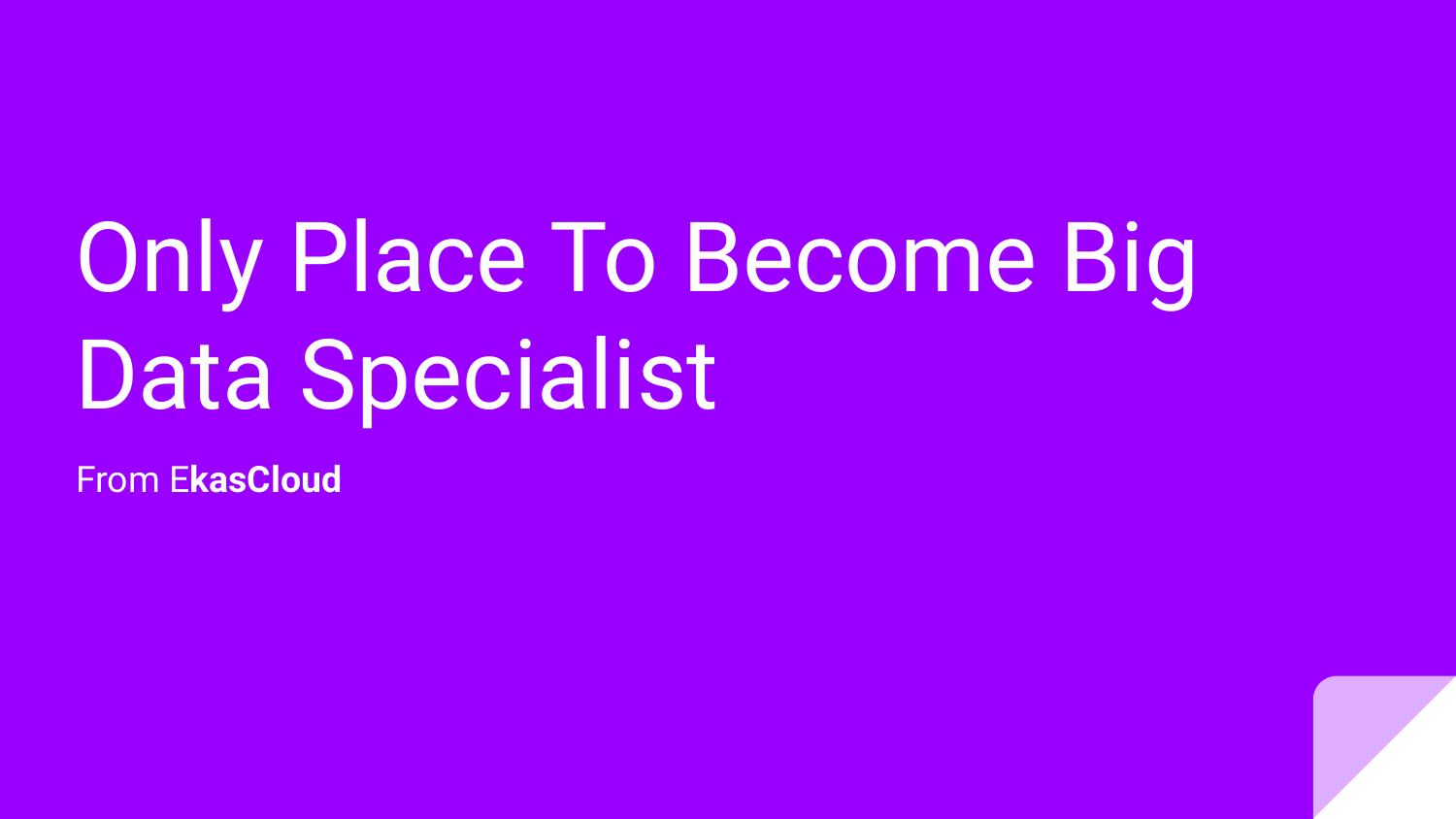## Audience



- **● IT Professionals**
- **● College Students**
- **● Network Administrators**
- **● System Administrators**
- **● Database Administrators**
- **● Big data Analyst**
- **● ETL Developers**
- **● Entrepreneur**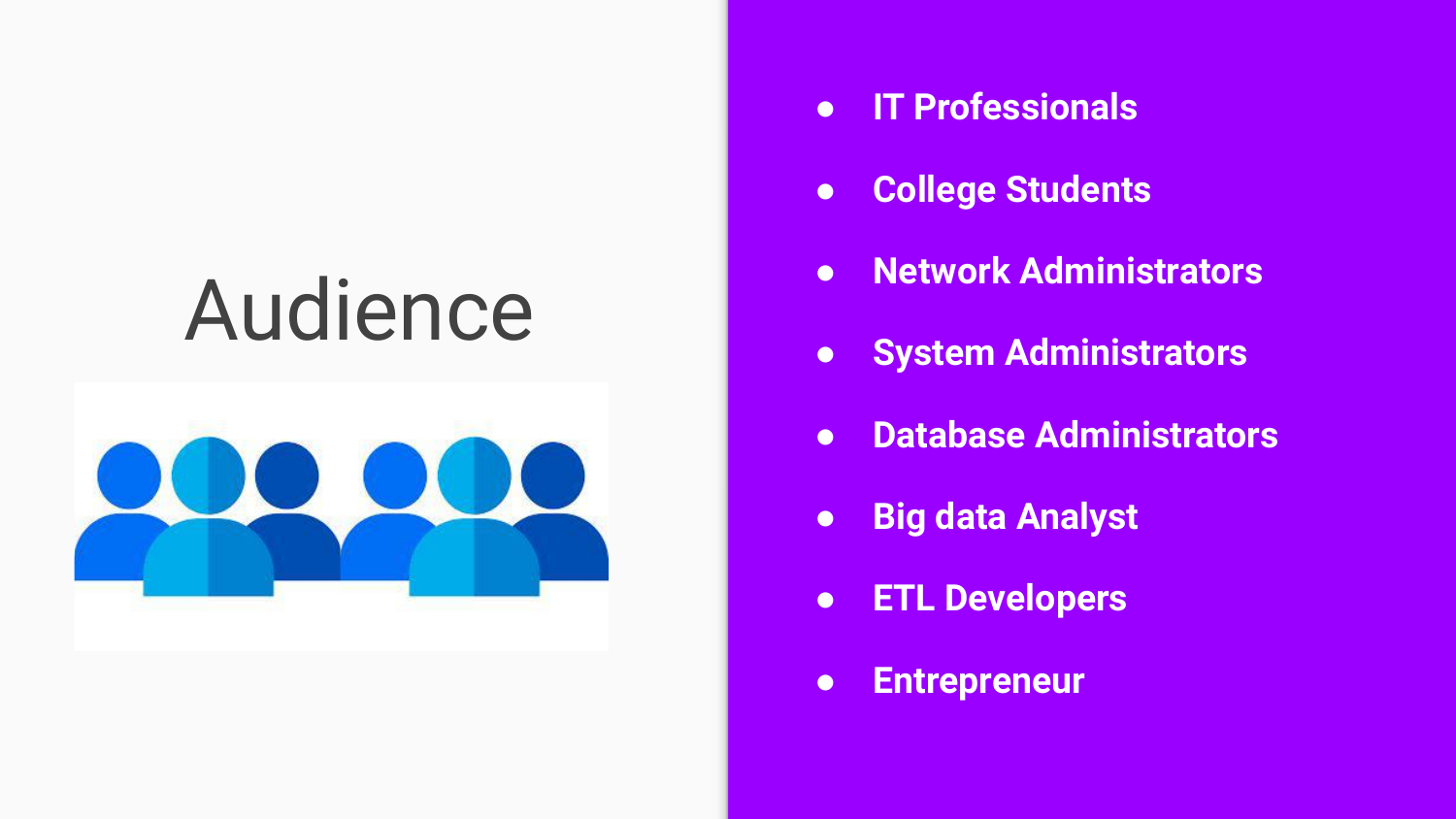#### **Objective**

The programme is for professionals who wish to learn Big Data in deep frame. Professionals can get a good understanding of all facets of Big Data within this programme. The programme will enable candidate to prepare Big Data Strategy for various organization. It will also provide opportunity to understand the tools and techniques and hence the 'how' of Big Data.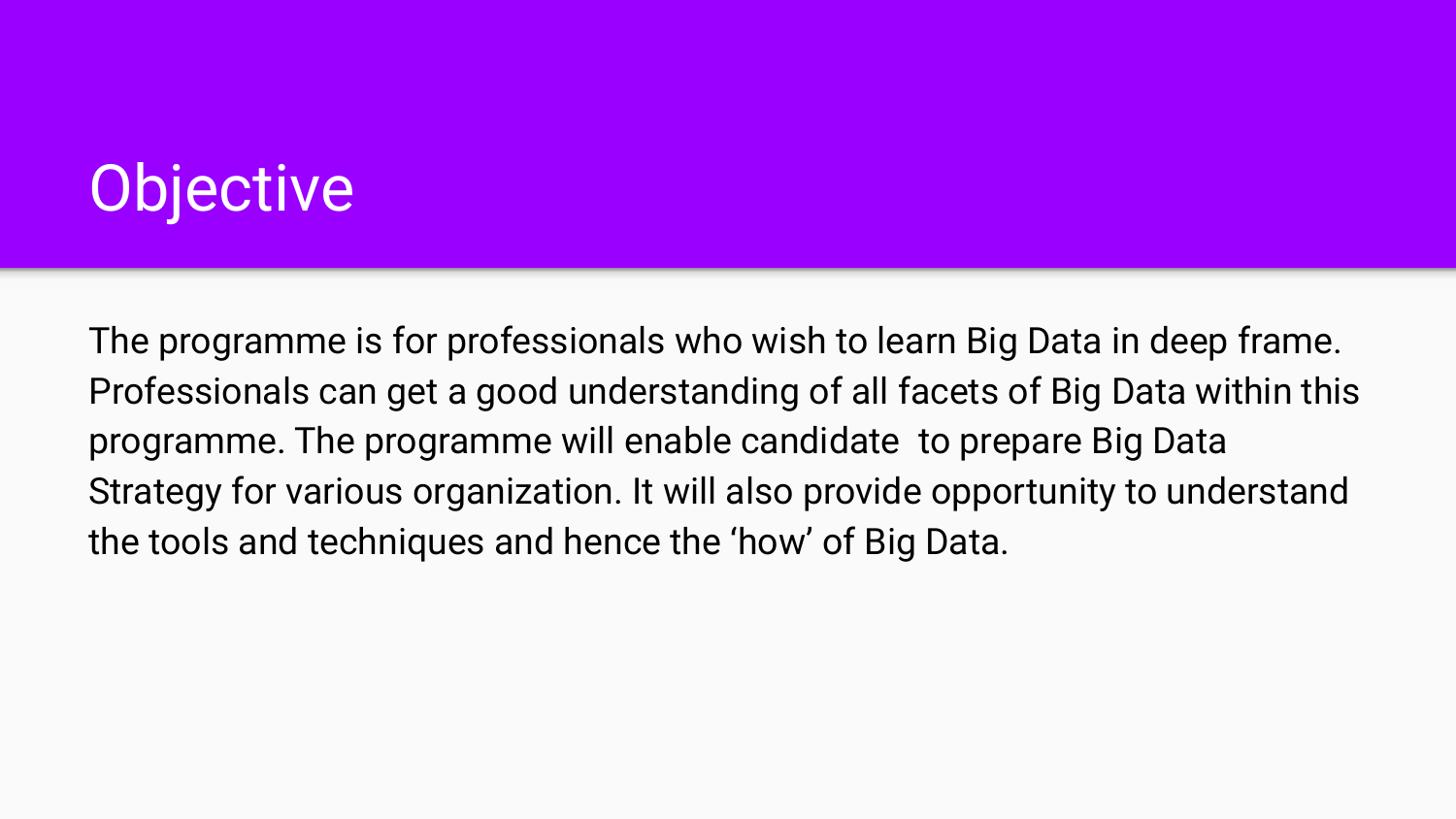

**We cover Big Data concepts which you will face in interviews, Exams, Projects and Real-Time Scenarios.**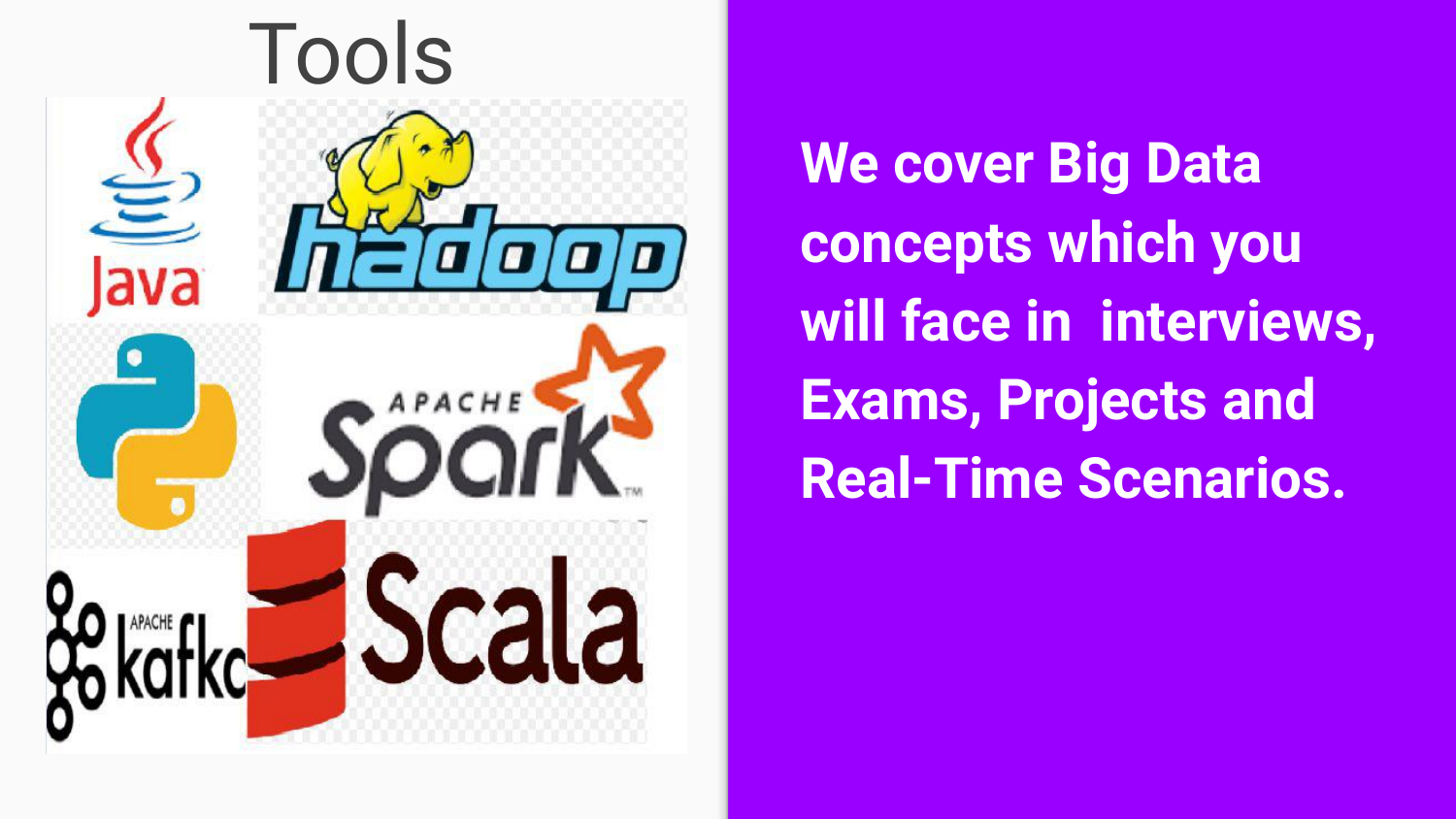### This is how you Learn with us

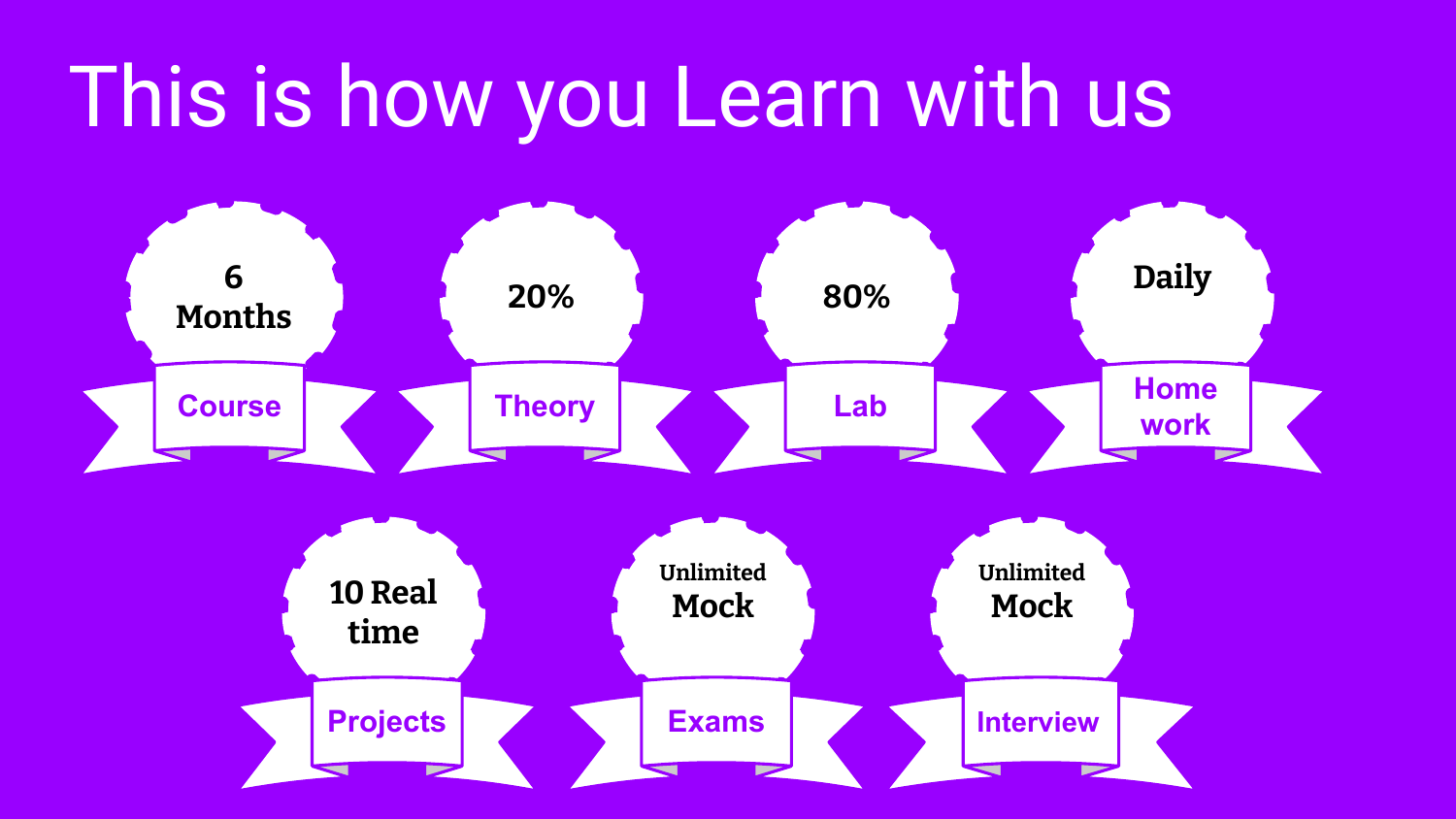You will have theory class to **understand**  the topic.

You will get our case study to get **hands-on**  experience.